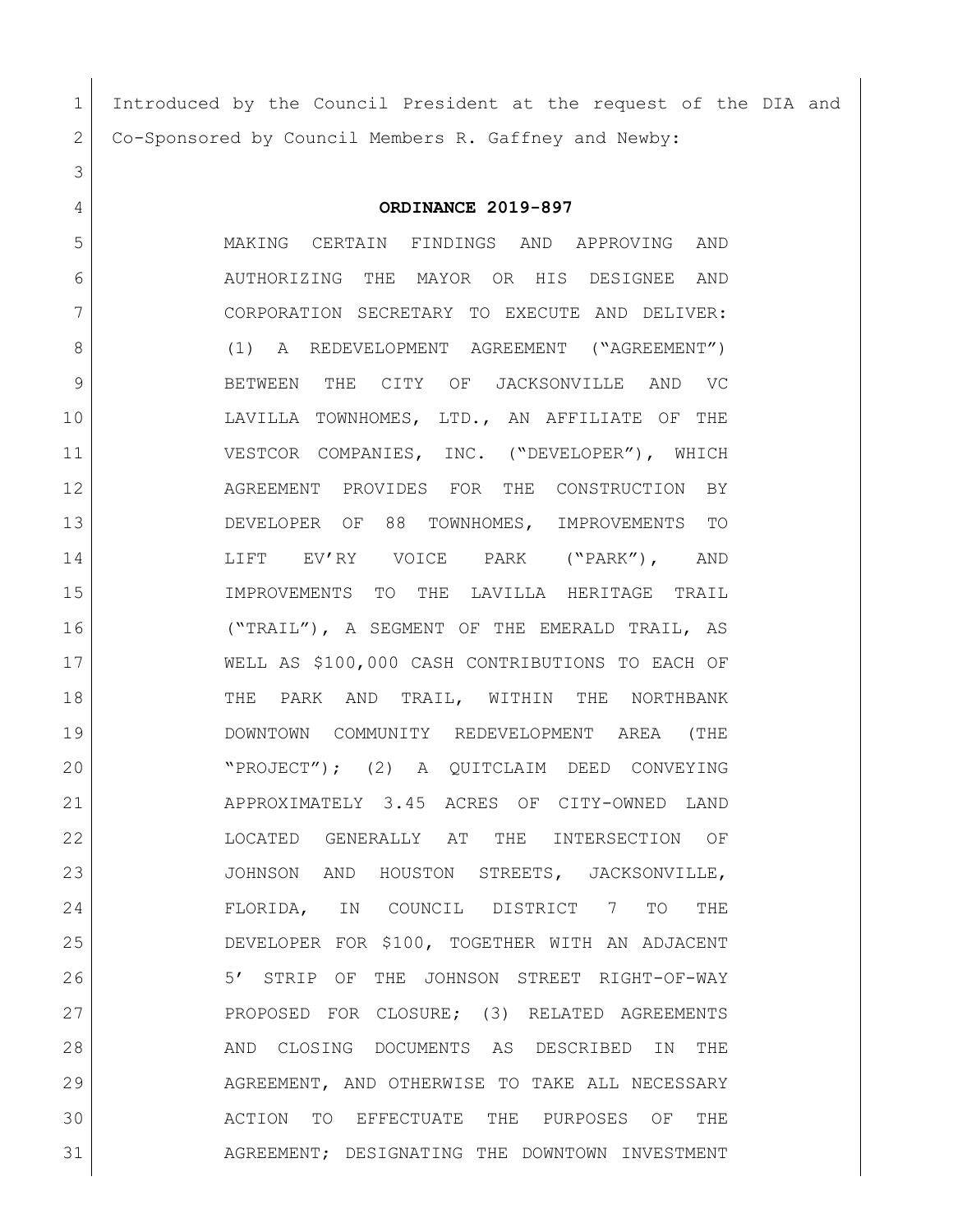AUTHORITY AS CONTRACT MONITOR; PROVIDING FOR 2 OVERSIGHT OF THE PROJECT BY THE DEPARTMENT OF 3 PUBLIC WORKS; PROVIDING AN EFFECTIVE DATE.

 **WHEREAS**, the City of Jacksonville ("City") is the owner of approximately 3.45 acres of real property comprised of portions of the following R.E. numbers: 074834 0000, 074844 0000, 074832 0000, 074830 0000, 074847 0000, 074843 0000, 074846 0000, and 074828 0005, as well as a 5' strip of an adjacent portion of the Johnson Street right-of-way proposed for closure, all as more specifically described in the redevelopment agreement between the City and VC LaVilla Townhomes, Ltd. ("Developer") placed **On File** with the Legislative Services Division, and located in the LaVilla neighborhood within the Northbank Downtown Community Redevelopment 15 Area (collectively, the "Property"); and

 **WHEREAS**, the Downtown Investment Authority ("DIA") issued its Notice of Disposition for a City-owned property providing notice to developers who may be interested in purchasing and developing the Property, and The Vestcor Companies, Inc. ("Vestcor") was the 20 selected bidder; and

 **WHEREAS**, the Property will be conveyed to the VC LaVilla Townhomes, Ltd., an affiliate of Vestcor, for \$100 in exchange for: (i) the Developer making a \$100,000 contribution to the City to be utilized for improvements to Lift Ev'Ry Voice and Sing Park as well as certain landscaping improvements to the Park; (ii) a \$100,000 contribution to the City to be utilized for improvements to the LaVilla Heritage Trail segment of the Emerald Trail as well as paving of the trail; and (iii) for the development of 88 townhomes (the "Townhomes") together with associated roadways and sidewalks (collectively, the "Project"); and

**WHEREAS,** upon the sale of each Townhome unit, the City shall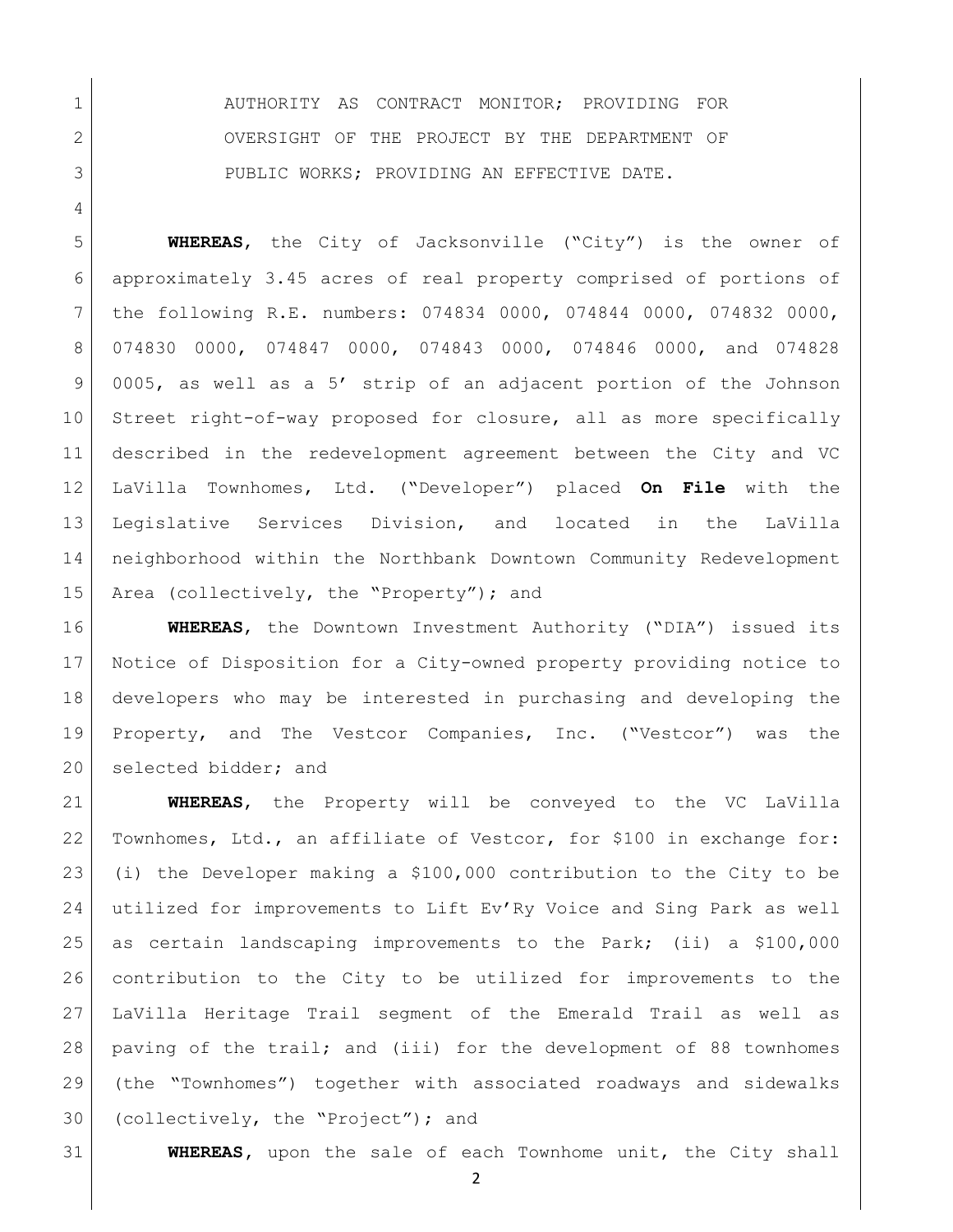receive at closing seventy-five percent (75%) of the net revenues 2 to Developer in excess of \$250,000; and

 **WHEREAS**, in the event the Developer fails to commence construction of the Project on or before July 1, 2020, title to the 5 Property shall revert to the City; and

 **WHEREAS,** supporting the development of the Project will redevelop and create a more intense use of the Property, generate 8 | new ad valorem taxes on the Property, eliminate blight conditions in the area, and provide job opportunities to residents of the area; and

 **WHEREAS,** a copy of the DIA Resolution authorizing the transaction is attached hereto as **Exhibit 1**; now, therefore

**BE IT ORDAINED** by the Council of the City of Jacksonville:

 **Section 1. Findings.** It is hereby ascertained, determined, found and declared as follows:

(a) The recitals set forth herein are true and correct.

 (b) The Project will greatly enhance the City and otherwise promote and further the municipal purposes of the City.

 (c) The City's assistance for the Project will enable and facilitate the Project, the Project will enhance and increase the City's tax base and revenues, and the Project will improve the quality of life necessary to encourage and attract business 23 expansion in the City.

 (d) Enhancement of the City's tax base and revenues are 25 | matters of State and City concern.

(e) The Developer is qualified to carry out the Project.

 (f) The authorizations provided by this Ordinance are for public uses and purposes for which the City may use its powers as a municipality and as a political subdivision of the State of Florida and may expend public funds, and the necessity in the public interest for the provisions herein enacted is hereby declared as a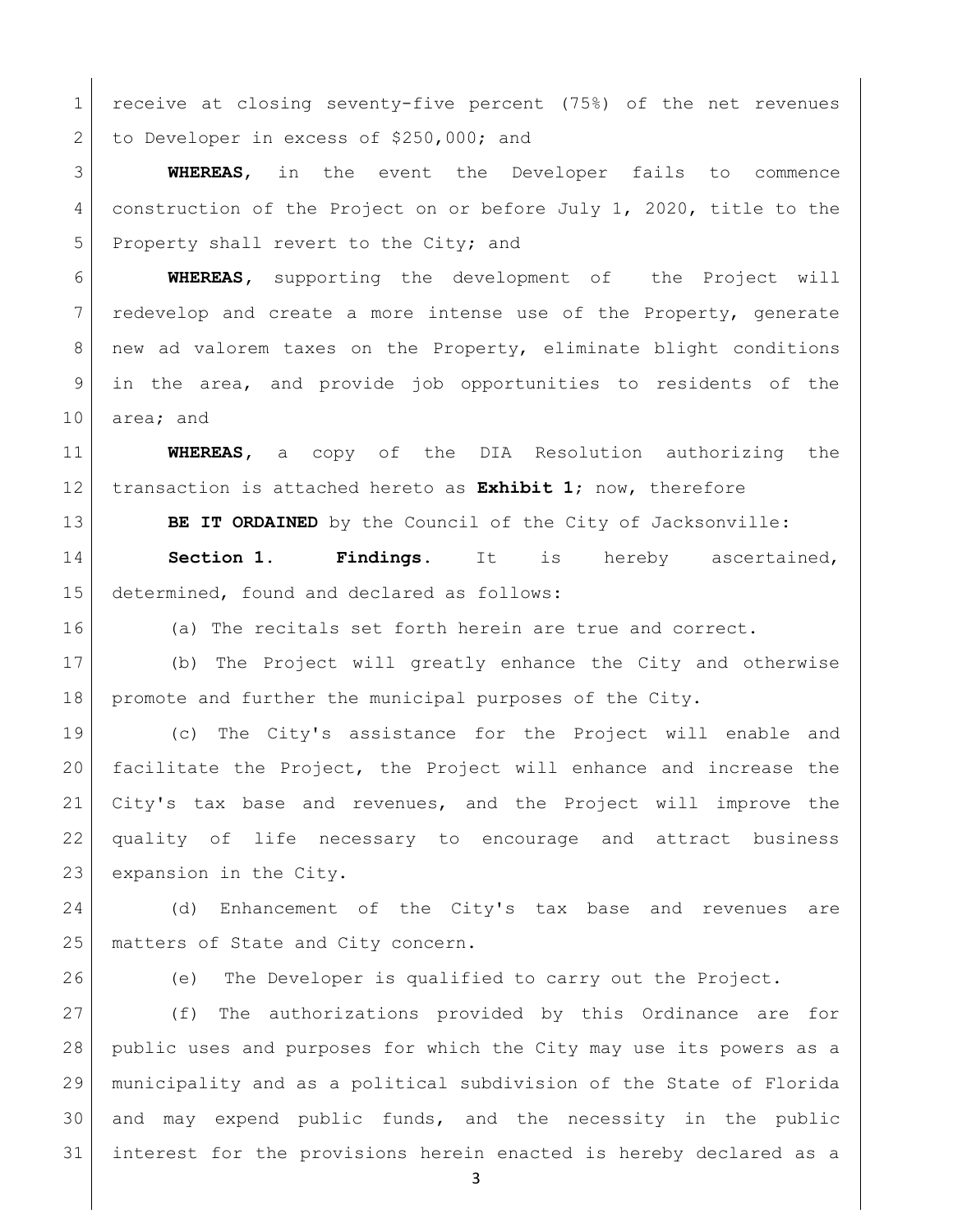matter of legislative determination.

 (g) This Ordinance is adopted pursuant to the provisions of Chapters 163, 166 and 125, Florida Statutes, as amended, the City's Charter, and other applicable provisions of law.

 **Section 2. Approval and Authorization.** There is hereby approved and the Mayor, or his designee, and the Corporation Secretary, are hereby authorized to execute and deliver on behalf of the City the Redevelopment Agreement, Quitclaim Deed, and related documents referenced therein between the City of Jacksonville and Developer, in substantially the form placed **On File** with the Legislative Services Division (collectively, the "Agreements"), and all such other documents, necessary or appropriate to effectuate the purpose of this Ordinance (with such 14 | "technical" changes as herein authorized).

 The Agreements may include such additions, deletions and changes as may be reasonable, necessary and incidental for carrying 17 out the purposes thereof, as may be acceptable to the Mayor, or his designee, with such inclusion and acceptance being evidenced by execution of the Agreement by the Mayor, or his designee; provided however, no modification to the Agreements may increase the financial obligations or liability of the City to an amount in excess of the amount stated in the Agreements or decrease the financial obligations or liability of the Developer, and any such modification shall be technical only and shall be subject to appropriate legal review and approval by the Office of General Counsel. For purposes of this Ordinance, the term "technical changes" is defined as those changes having no financial impact to the City, including, but not limited to, changes in legal descriptions or surveys, ingress and egress, easements and rights of way, design standards, access and site plan, resolution of title defects, if any, and other non-substantive changes that do not